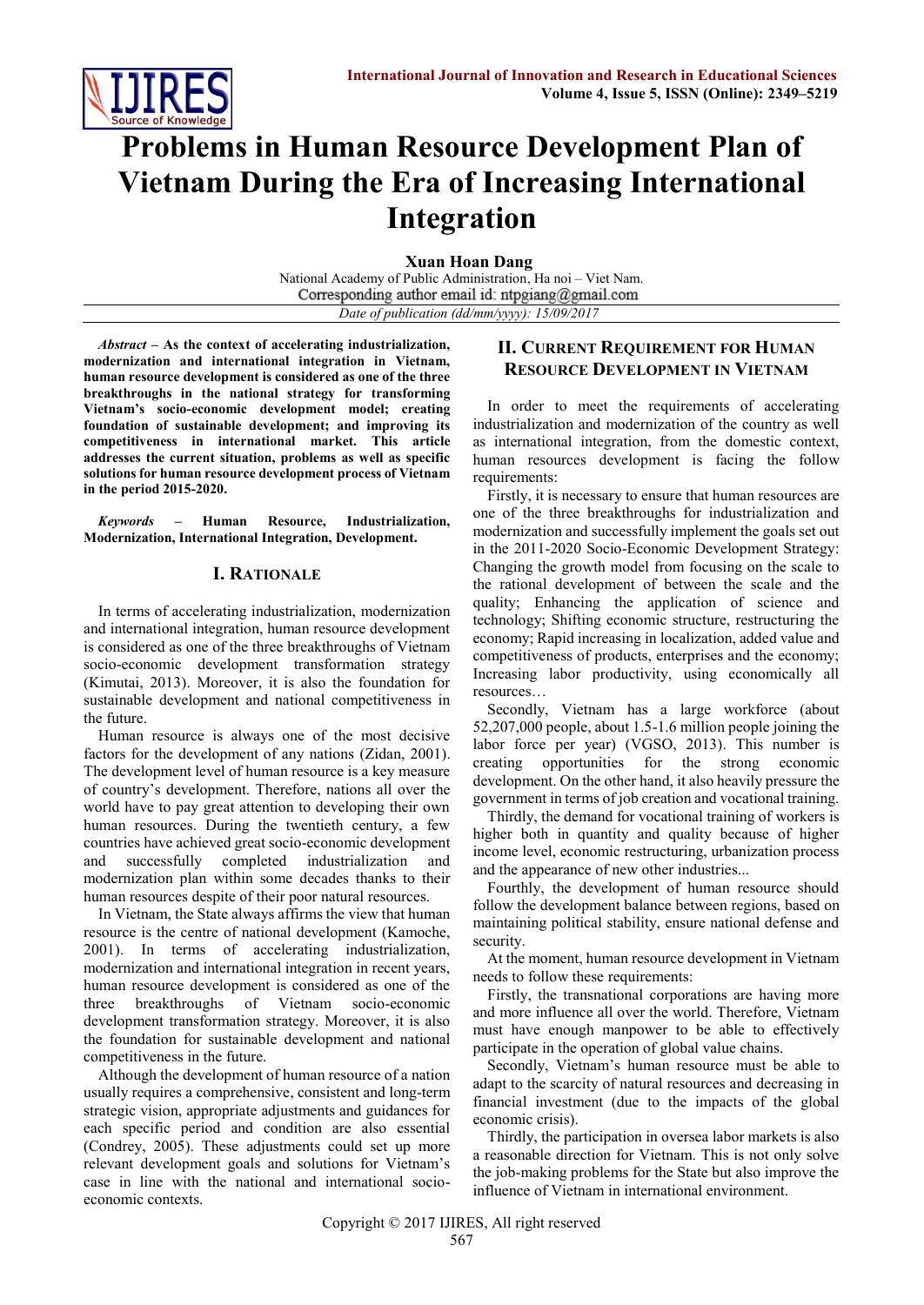

## **III. THE STATISTICS ON HUMAN RESOURCE OF VIETNAM**

#### *Population:*

Vietnam has a population of over 90 million (ranked 13th in the world, seventh in Asia and third in Southeast Asia). However, this population is not evenly distributed across the country. About 68% (2013) of the population is located in rural areas. The education level is relatively high compared to other neighboring nations and the average life expectancy is increasing and reached 73.1 years in 2013 (VGSO, 2013).

#### *Labor Force:*

The current labor force in Vietnam is about 52.2 million people with about 1.5-1.6 million youngster entering the working age per year (VGSO, 2013). In fact, the strength and stature of Vietnamese is improving gradually these years. Nevertheless, Vietnamese still have lower average height and endurance compared to other countries in the region such as Japan, Thailand, Singapore or China. Even though Vietnamese workers are considered intelligent, skillful and industrious, their discipline and teamwork skills are limited.

#### *Training:*

One of the most important achievements in Vietnam's human resource development is the rapidly increasing quantity of recruited people in training at all levels (Pham, 2013). According to preliminary statistics in 2013, the number of college and university students is over 2 million; the graduation number is over 400 thousand; the number of students of vocational schools is over 420 thousand. However, the quality of training as well as the distribution by areas, industries are not suited to the demand of labor markets. Hence, this is wasting resources of the State and society. Regarding professional qualification issues, only 17.9% of the labor force (over 15 years old) is trained. This number is 33.7% in urban areas and 11.2% in rural areas; by gender, the proportion is 20.3% for men and 15.4% for women. Meanwhile, the proportion of highly trained and educated workers (higher education and above) is gradually increasing from 5.7% in 2010, 6.4% in 2012 to 6.9% in 2013 (VGSO, 2013).

#### *Usage of Human Resources:*

According to the VGSO 2013 Report, the economy has created about 1.6 million new jobs in 2013; the unemployment rate is 2.18% (3.59% in urban areas and 1.54% in rural areas); the underemployment rate is 2.75% (1.48% in urban areas and 3.31% in rural areas).

#### *Labor Productivity Tends to Increase over time:*

Using the labor force assessment based on gross domestic product (GDP) over total national number of employees, Vietnam labor productivity in 2005 was VND 21.4 million/person, VND 44.0 million/person in 2010, 63.1 million/person in 2012 and 68.7 million/person in 2013 (VGSO, 2013).

Qualified and high-skilled labor force are attracted and promoted in several fields such as telecommunication, information technology, automobile production, energy technology, medical services, education (Nguyen, 2012). This precious human resource is also exported to foreign market. The Vietnamese entrepreneurs are gradually improving in terms of knowledge and business skills, step by step approaching the international level.

It is possible to generalize the key limitations of human resources in Vietnam as follow:

The quality of training and labor distribution by industries, fields, regions are not appropriately matched with the demand of labor market. This is wasting a significant resources of the State as well as the society.

High qualified and skillful labor force is still inadequate to meet the needs of national key economic sectors (Pieper, 1990), especially in terms of joining as well as improving Vietnam's influences in the global value chain. In fact, the technically qualified human resource in Vietnam tends to be better at theoretical understanding rather than inferior in practical ability and adaptability in highly competitive environment. This force is required further training in order to be effectively used.

On the other hand, the teamwork, professionalism and communication abilities of above labor force is still very limited. Therefore, Vietnamese workers usually struggle in the working environment that requires foreign languages and international culture knowledge. In general, the sense of responsibility, professional ethics and labor discipline among Vietnamese workers is not meet the demand of employers. The productivity is also relatively low compared to other nations in the region such as China, India and Indonesia.

There are many causes of the above limitations. All of them should be analyzed carefully and the lessons could be listed as follow:

Firstly, the national resources and investment capability for human resource development in Vietnam are limited in majority of families. This is not even meeting the minimum requirement to ensure the quality of necessary activities in terms of education, health, culture and sports. Meanwhile, the financial support from the State Budget is also very low. The government is also struggling in mobilizing other resources from the society, especially from private sector.

Secondly, the State management in human resource development is still inadequated. The guidelines have not been institutionalized by legal normative documents, mechanisms, policies and development plans with a timely and synchronous manner. Many goals of the human resource development process have not fully accounted the conditions for implementation. Moreover, the coordination between state agencies and social organization is also very limited.

Thirdly, the national education system which is one of the core forces in training and developing the national human resources exposes many disadvantages. Specifically, the assignment of career orientation for junior high school and high school students is not well-prepared. Meanwhile, the vocational education and training is not based on the demand of labor market (Oudin et al, 2014). Therefore, it cannot attract the support from employers. Furthermore, the contingent of teachers and lecturers is insufficient in number and weak in professional knowledge plus the differences in development level among regions are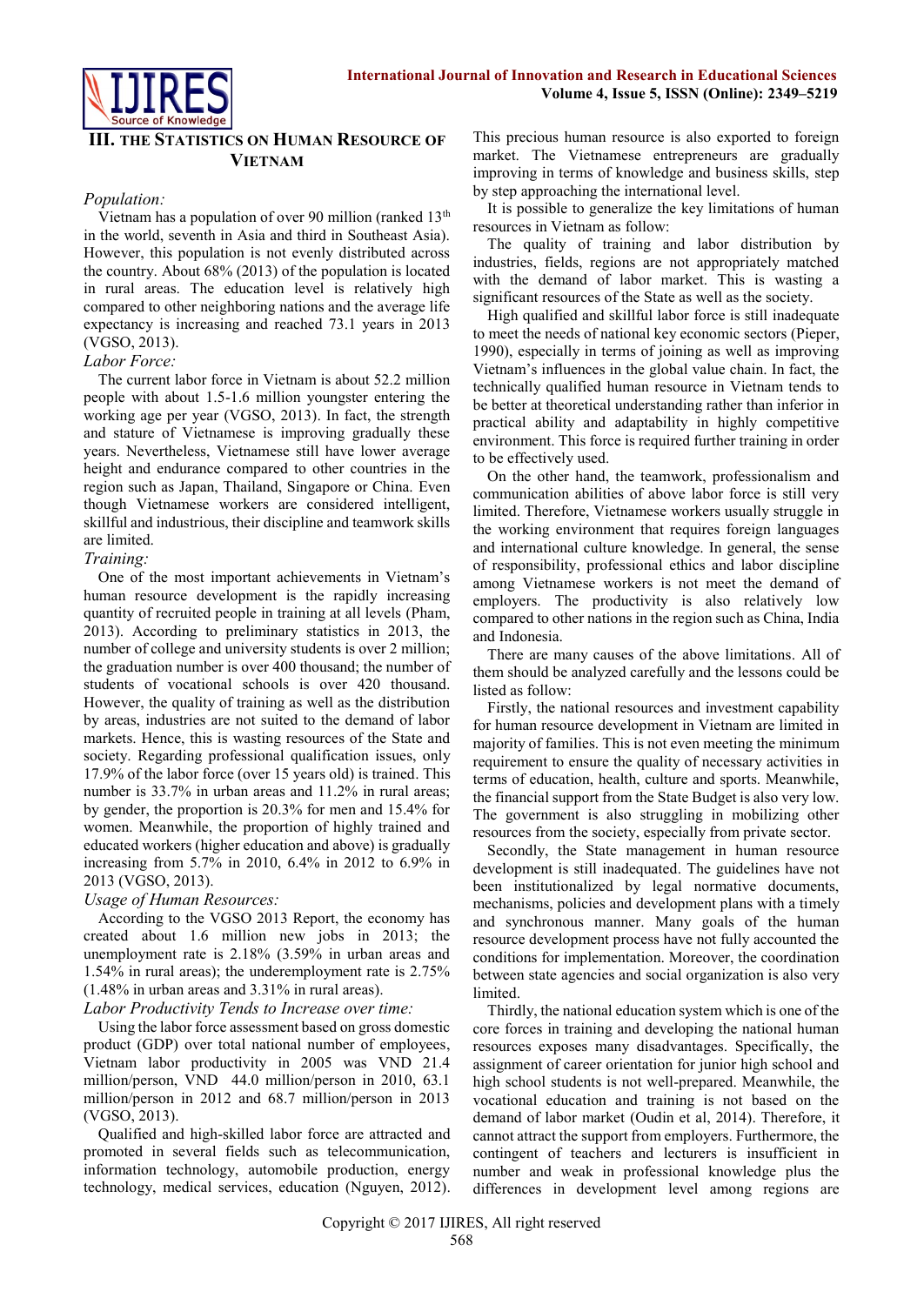

significant. The system of methods and tools for examining, supervising and evaluating education and training is outdated and ineffective while comprehensive educational goals are not fully understood and implemented.

Fourthly, international cooperation and integration in the field of human resource development has not met the requirements of globalization process. There are many differences in terms of regulations on professional education, human resources training in Vietnam compared to other nations. The education and training models, contents, programs and methods in Vietnam are incompatible with common standards of developed countries in the world. This factor limits the flow of international resources for human resource development in Vietnam. The foreign language training along with other insights and skills needed for international integration should be improved. In general, the limitations in international cooperation are preventing the full exploitation of national human resource capabilities.

## **IV. PLANS FOR HUMAN RESOURCE DEVELOPMENT IN 2015-2020 PERIOD**

## *Firstly, renew the Governing System for Human Resource Development*

In particular, it is necessary to focus on improving and renovating the management methods, raising the capacity, effectiveness and efficiency of the human resources management apparatus (Green, 2003). It is necessary to form an agency responsible for collecting and building a system of information on demand and supply of human resources in the whole country in order to balance the supply and demand of human resources for socio-economic development. Renovation of policies, mechanisms and tools for human resource development (including work environment, employment policies, income, insurance, social protection, housing conditions and regulations for resident living, settlement, attention to policies for high quality human resources and talents). Improving and enhancing the coordination among all levels of the sector, the actors involved in human resource development.

## *Second, Securing Financial Resources for Human Development*

The State budget is the main resource for national human resources development up to 2020. Increasing investment in human resources development both in terms of absolute value and proportion in total investment capital of the whole society. It is necessary to develop a plan for allocating the State budget to focus on expenditures for the implementation of training programs, tasks and projects according to the priority objectives and the implementation of social equity (training and development support human resources in remote and isolated areas for ethnic minorities, policy beneficiaries, etc.). Researches on the reform of the state budget allocation and support mechanism for human resource development have to be conducted properly. At the moment, the budget allocation is majorly in form of funds transferring to supplying units while it should be directly allocated to beneficiaries to ensure the equality between public and private training institutions. Moreover,

socialization in public education sector is needed to be promoted in order to increase the mobilization of resources for human resources development. The State also should encourage direct investment in different fields such as the construction of educational and medical institutions; Culture, physical training and sports; Capital contribution, bond purchase, formation of funds to support human resource development. It is necessary to regulate the responsibility of enterprises for the development of human resources as well as creating favorable conditions and adopt strong mechanisms and policies for enterprises of all economic sectors to increase investment in human resource development (Nguyen and Bryant, 2004). Furthermore, expanding different preferential credit forms for educational and training institutions and students alongside with supporting laborers to study and improve their professional qualifications is also essential.

In addition, the Vietnam government should have more strategies to promote and create appropriate mechanisms to attract foreign capital sources for human resources development; Effectively use foreign capital sources (ODA) to support human resource development; And attract foreign direct investment (FDI) for human resource development (direct investment in the construction of educational and training establishments, hospitals, sport centers ...).

#### *Third, Innovation in Education and Training System*

This is the key task and the main solution for the development of Vietnam's human resources in the period from now to 2020 as well as the following periods. It is necessary to thoroughly grasp and drastically implement the Resolution No. 29-NQ / TW dated November 4, 2013 and the resolution No.44 / NQ-CP dated 9-6-2014 of the Government in cooperation with Government's Action Program on basic and comprehensive renovation of education and training to meet the requirements of industrialization and modernization in the context of socialist-oriented market economy and international integration. In short term plan, the following objectives should be accomplished:

- Improving the education system in the direction of opening, integrating, promoting the stratification and channeling; promoting life-long learning and building a learning society; reorganizing the education and training network, rearranging the national education system at the training scale, the industry structure, training establishments; re-planning the vocational education network and higher education associated with the planning of socio-economic development of the country; performing stratification for higher education.

- Renovating of general education textbooks and curricula, curricula of undergraduate and professional education along the direction of promoting creative thinking, self-learning ability, self-study; Focusing on the content, skills learners, enterprises and society needs; Ensuring the inter-link between the level of education, education level, between vocational and higher education; Diversifying training methods; Completing mechanisms for organizations and individuals to participate in building;